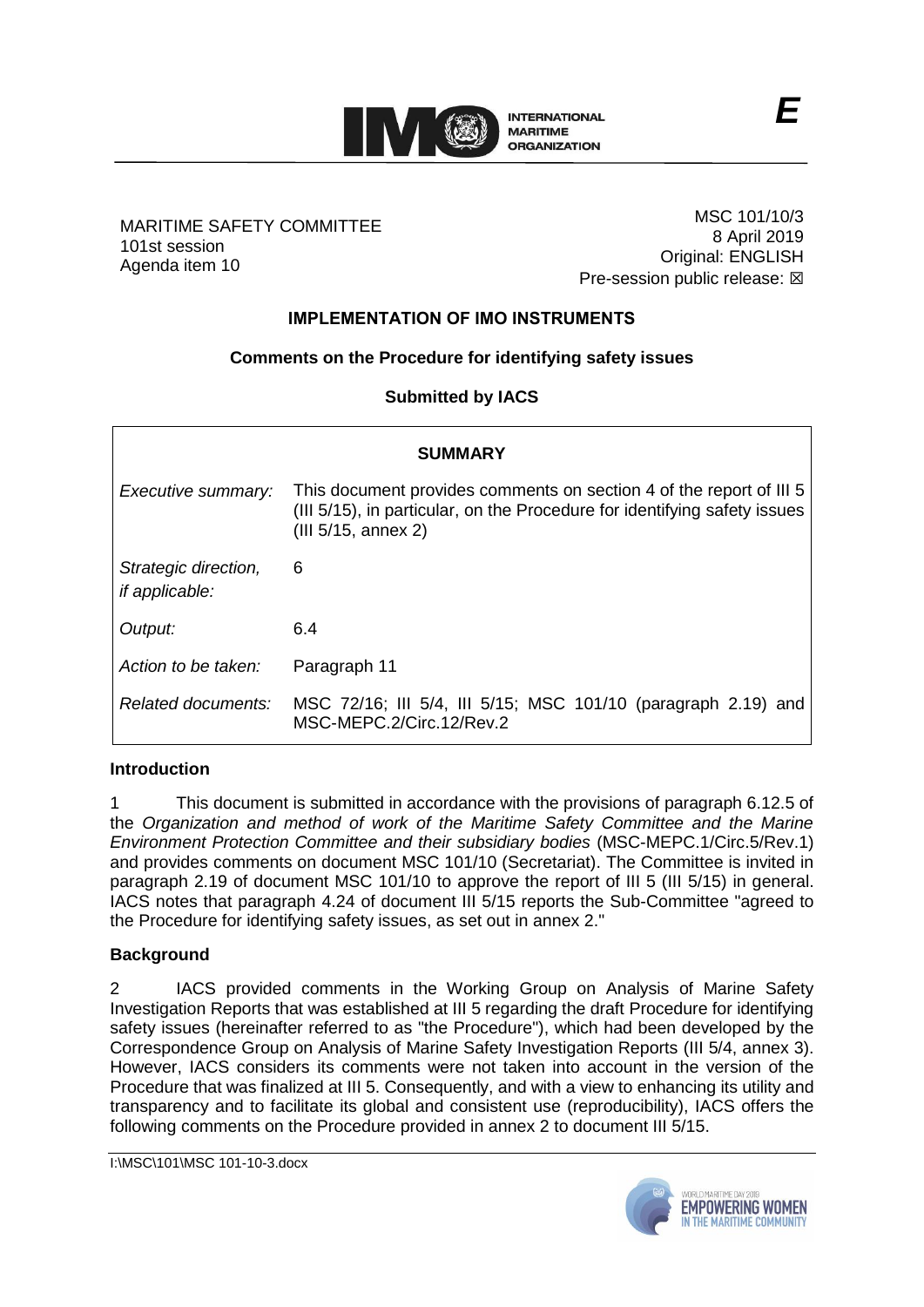## **Discussion**

#### *Criteria for carrying out risk assessment*

3 While IACS recognizes the use of a risk assessment to prioritize identification of safety issues for urgent action, it considers it is important to establish a clear and unambiguous basis for triggering such a risk assessment. Therefore, IACS considers that criteria also need to be developed on which accident(s) are to be selected (i.e. when the accident occurred, frequency and consequences in terms of injuries, fatalities, environmental and material consequences) for identifying safety issues. Thus, the scope of the risk assessment should be made clear and concise in the Procedure (see also paragraph 4.1 of the FSA Guidelines (MSC-MEPC.2/Circ.12/Rev.2)).

## *Risk acceptance criteria*

4 IACS would like to highlight a major concern regarding the application of the risk acceptance criteria, as discussed in paragraphs 8, 12 and 13 of the Procedure. Using these criteria in their present form, a "reasonably probable" accident (occurring once per year in a fleet of 10 ships) with "severe consequences" (a fatality or multiple severe injuries, severe material damage and severe damage to the environment) is not considered as requiring "urgent action". Consequently, a safety issue occurring once per year in a fleet of 10 passenger ships, which results in a fatality or multiple severe injuries, severe material damage or severe damage to the environment, does not necessitate "urgent action" if the Procedure, as written, is applied.

5 In considering paragraph 4.24.2 of document III 5/15, IACS is of the view that a "risk rating" of nine, corresponding to one fatality per ship year, should be judged "intolerable".

6 IACS is also of the view that a "of 7 or above (for a single hazard) should call for", considering that according to the Procedure an accident is composed of several hazards (paragraph 4 of the Procedure). In this context, IACS refers to annex 3 of document MSC 72/16, which provides guidance on selection of such decision parameters. This document is also referred to in the FSA Guidelines and other major FSA studies.

7 In addition to the aforementioned concerns, IACS doubts whether the conclusion in paragraphs 12 and 13 of the Procedure, that the ranking of the safety issue in accordance with the obtained risk rating is a "proposed instruction" for the analyst and may "at all times" be replaced by "other action if so decided". In the view of IACS, this could impact the reproducibility of the results, as "other action if so decided" is a subjective term. IACS considers that the purpose of risk assessment is to determine the appropriate actions to be taken. From this point of view, IACS considers that those actions should be determined objectively, based on the outcome of assessments carried out in accordance with established acceptance criteria.

#### *Risk assessment experts*

8 IACS wishes to point out that the table in paragraph 8 of the Procedure, in its present form, and the associated risk acceptance criteria may possibly be taken as a precedent by other sub-committees and used for risk assessments. IACS, therefore, recommends that a review of the table should be undertaken by risk assessment experts (see also paragraph 10 below).